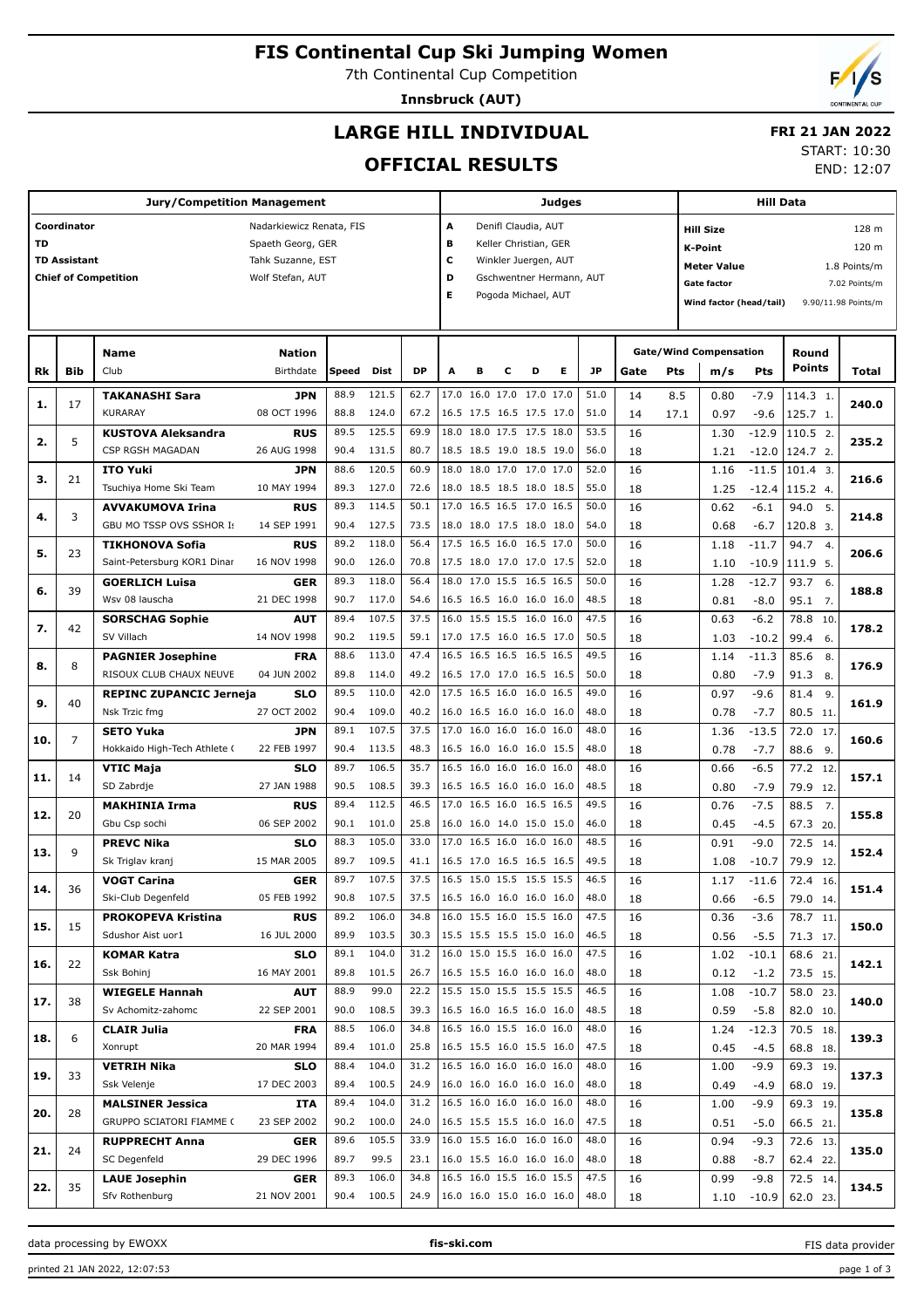## **FIS Continental Cup Ski Jumping Women**

7th Continental Cup Competition

**Innsbruck (AUT)**

END: 12:07

## **LARGE HILL INDIVIDUAL**

#### **FRI 21 JAN 2022** START: 10:30

#### **OFFICIAL RESULTS**

|     |                | <b>Name</b>               | <b>Nation</b> |       |       |           |   |   |   |                          |   |           | <b>Gate/Wind Compensation</b><br>Pts<br>Gate<br>m/s |  |      |            | Round         |       |
|-----|----------------|---------------------------|---------------|-------|-------|-----------|---|---|---|--------------------------|---|-----------|-----------------------------------------------------|--|------|------------|---------------|-------|
| Rk  | Bib            | Club                      | Birthdate     | Speed | Dist  | <b>DP</b> | A | в | c | D                        | Е | <b>JP</b> |                                                     |  |      | <b>Pts</b> | <b>Points</b> | Total |
| 23. | 41             | <b>MUEHLBACHER Julia</b>  | <b>AUT</b>    | 89.0  | 98.0  | 20.4      |   |   |   | 16.5 15.5 16.0 15.5 16.0 |   | 47.5      | 16                                                  |  | 0.78 | $-7.7$     | 60.2<br>22    | 131.9 |
|     |                | <b>ASVOE SC Hoehenart</b> | 02 AUG 2004   | 90.2  | 101.5 | 26.7      |   |   |   | 16.5 16.0 16.0 16.0 16.0 |   | 48.0      | 18                                                  |  | 0.30 | $-3.0$     | 71.7 16.      |       |
| 24. | 31             | <b>GOEBEL Michelle</b>    | <b>GER</b>    | 89.1  | 98.0  | 20.4      |   |   |   | 16.0 16.0 15.5 15.0 15.5 |   | 47.0      | 16                                                  |  | 1.30 | $-12.9$    | 54.5<br>24.   | 107.3 |
|     |                | Sc Willingen              | 18 FEB 2004   | 89.8  | 95.5  | 15.9      |   |   |   | 16.5 15.5 16.0 15.5 15.5 |   | 47.0      | 18                                                  |  | 1.02 | $-10.1$    | 52.8<br>25.   |       |
| 25. | $\overline{2}$ | <b>AVOCAT GROS Oceane</b> | <b>FRA</b>    | 88.9  | 93.5  | 12.3      |   |   |   | 16.0 15.5 15.5 15.5 15.5 |   | 46.5      | 16                                                  |  | 0.74 | $-7.3$     | 51.5<br>25.   | 104.3 |
|     |                | Annemasse ASPTT           | 23 APR 1997   | 89.7  | 94.5  | 14.1      |   |   |   | 15.5 15.5 16.0 15.5 15.5 |   | 46.5      | 18                                                  |  | 0.79 | $-7.8$     | 52.8<br>25.   |       |
| 26. | 10             | <b>ARNET Sina</b>         | <b>SUI</b>    | 88.1  | 91.5  | 8.7       |   |   |   | 15.5 15.5 15.5 15.5 15.5 |   | 46.5      | 16                                                  |  | 0.82 | $-8.1$     | 47.1<br>27    | 100.7 |
|     |                | Einsiedeln                | 28 JUL 2005   | 89.0  | 94.5  | 14.1      |   |   |   | 16.0 15.5 15.5 15.5 15.5 |   | 46.5      | 18                                                  |  | 0.71 | $-7.0$     | 53.6 24.      |       |
| 27. | 34             | <b>KUEBLER Pia Lilian</b> | <b>GER</b>    | 89.0  | 94.0  | 13.2      |   |   |   | 15.0 15.5 15.0 15.5 15.5 |   | 46.0      | 16                                                  |  | 1.01 | $-10.0$    | 49.2<br>26.   | 91.7  |
|     |                | Sv Zschopau               | 08 OCT 2002   | 90.0  | 90.0  | 6.0       |   |   |   | 16.0 15.0 15.0 14.5 15.0 |   | 45.0      | 18                                                  |  | 0.86 | $-8.5$     | 42.5<br>28.   |       |
| 28. | 37             | <b>KOTHBAUER Sophie</b>   | <b>AUT</b>    | 88.9  | 90.0  | 6.0       |   |   |   | 16.0 15.5 15.5 15.5 15.5 |   | 46.5      | 16                                                  |  | 1.17 | $-11.6$    | 40.9<br>30.   | 89.2  |
|     |                | UVB Hinzenbach            | 18 OCT 2003   | 90.0  | 94.5  | 14.1      |   |   |   | 16.0 15.5 15.5 15.5 15.5 |   | 46.5      | 18                                                  |  | 1.24 | $-12.3$    | 48.3<br>27.   |       |
| 29. | 16             | <b>TORAZZA Emely</b>      | <b>SUI</b>    | 88.9  | 89.5  | 5.1       |   |   |   | 16.5 15.5 15.5 15.5 15.5 |   | 46.5      | 16                                                  |  | 0.88 | $-8.7$     | 42.9<br>29.   | 79.8  |
|     |                | Riedern                   | 02 NOV 2004   | 89.6  | 88.5  | 3.3       |   |   |   | 15.5 15.0 15.0 15.0 15.0 |   | 45.0      | 18                                                  |  | 1.15 | $-11.4$    | 36.9<br>29.   |       |
| 30. | 18             | <b>TWARDOSZ Anna</b>      | <b>POL</b>    | 89.3  | 94.0  | 13.2      |   |   |   | 16.0 15.5 14.5 15.0 15.5 |   | 46.0      | 16                                                  |  | 1.61 | $-15.9$    | 43.3<br>28.   | 75.5  |
|     |                | AZS AWF Katowice          | 12 APR 2001   | 90.1  | 86.0  | $-1.2$    |   |   |   | 15.5 15.0 15.0 15.0 15.0 |   | 45.0      | 18                                                  |  | 1.17 | $-11.6$    | 32.2 30.      |       |

|     |                | Not qualified for final round                            |                           |      |      |         |                                  |  |      |    |                 |      |
|-----|----------------|----------------------------------------------------------|---------------------------|------|------|---------|----------------------------------|--|------|----|-----------------|------|
| 31. | 30             | <b>MOHARITSCH Vanessa</b><br>Sc Hoehenhart               | <b>AUT</b><br>16 OCT 2002 | 88.6 | 88.5 | 3.3     | 15.5 15.5 15.0 15.5 15.0         |  | 46.0 | 16 | 1.08<br>$-10.7$ | 38.6 |
| 32. | 32             | <b>ELLMAUER Katharina</b><br>ASVOE Nordic Team Salzkamm  | <b>AUT</b><br>01 AUG 2000 | 89.0 | 88.5 | 3.3     | 15.0 15.0 14.0 15.0 15.0         |  | 45.0 | 16 | 1.24<br>$-12.3$ | 36.0 |
| 33. | 26             | <b>LUSSI Nina</b><br>New York Ski Ed Foundation          | <b>USA</b><br>29 MAR 1994 | 89.3 | 86.5 | $-0.3$  | 15.0 15.0 14.5 15.0 15.0         |  | 45.0 | 16 | 0.95<br>$-9.4$  | 35.3 |
| 34. | 13             | <b>KARPIEL Kamila</b><br>AZS Zakopane                    | POL<br>25 NOV 2001        | 89.2 | 85.0 | $-3.0$  | 14.5 14.5 13.5 13.5 13.5         |  | 41.5 | 16 | 0.65<br>$-6.4$  | 32.1 |
| 35. | 27             | <b>BELTOWSKA Pola</b><br>Azs Zakopane                    | <b>POL</b><br>12 NOV 2006 | 88.5 | 86.5 | $-0.3$  | 14.0 14.0 14.0 14.0 14.0         |  | 42.0 | 16 | 1.12<br>$-11.1$ | 30.6 |
| 36. | 11             | <b>ROESTAD Karoline</b><br>Skogn II                      | <b>NOR</b><br>12 JUN 1995 | 89.1 | 84.5 | $-3.9$  | 13.5 13.5 13.5 13.5 14.0         |  | 40.5 | 16 | $-7.1$<br>0.72  | 29.5 |
| 37. | 12             | <b>PYLYPCHUK Tetiana</b><br>COP of Winter Sports         | <b>UKR</b><br>10 FEB 2004 | 89.1 | 83.0 | $-6.6$  | 13.0 13.5 13.0 13.0 13.0         |  | 39.0 | 16 | 0.67<br>$-6.6$  | 25.8 |
| 38. | $\mathbf{1}$   | <b>ZANITZER Martina</b><br>SCI C.A.I. MONTE LUSSARI A.S. | <b>ITA</b><br>04 SEP 2005 | 88.4 | 80.5 | $-11.1$ | 15.0 15.0 15.0 15.0 15.0         |  | 45.0 | 16 | 0.92<br>$-9.1$  | 24.8 |
| 39. | 29             | <b>SZWAB Joanna</b><br>AZS AWF Katowice                  | POL<br>17 FEB 1997        | 88.1 | 83.0 | $-6.6$  | 14.5 14.5 13.5 14.0 14.5         |  | 43.0 | 16 | 1.31<br>$-13.0$ | 23.4 |
| 40. | $\overline{4}$ | <b>NORSTEDT Astrid</b><br>Solleftea GIF BHK              | <b>SWE</b><br>19 JUN 2001 | 87.9 | 80.0 |         | $-12.0$ 13.5 13.5 14.0 13.5 13.5 |  | 40.5 | 16 | 0.72<br>$-7.1$  | 21.4 |
| 41. | 25             | <b>AMBROSI Martina</b><br>U.S. DOLOMITICA A.S.D.         | <b>ITA</b><br>07 APR 2001 | 87.7 | 79.5 | $-12.9$ | $14.5$ 14.5 14.5 15.0 14.5       |  | 43.5 | 16 | 1.00<br>$-9.9$  | 20.7 |

|     | <b>Disqualified</b>  |           |  |  |  |  |  |  |  |  |  |  |  |
|-----|----------------------|-----------|--|--|--|--|--|--|--|--|--|--|--|
| Bib | <b>Name</b>          | Reason    |  |  |  |  |  |  |  |  |  |  |  |
| 19  | <b>BRECL Jerneja</b> | SCE4 Suit |  |  |  |  |  |  |  |  |  |  |  |

| <b>Weather Information</b> |               |      |      |                 |      |              |      |
|----------------------------|---------------|------|------|-----------------|------|--------------|------|
|                            |               | Snow | Air  | <b>Humidity</b> |      | Wind $[m/s]$ |      |
|                            | Weather       | [°C] | [°C] | [%]             | Min  | Avg          | Max  |
| 1st round                  | sunny         | $-1$ |      | 68              | 0.36 | 0.98         | 1.61 |
| 2nd round                  | partly cloudy | $-1$ |      | 65              | 0.12 | 0.81         | 1.25 |